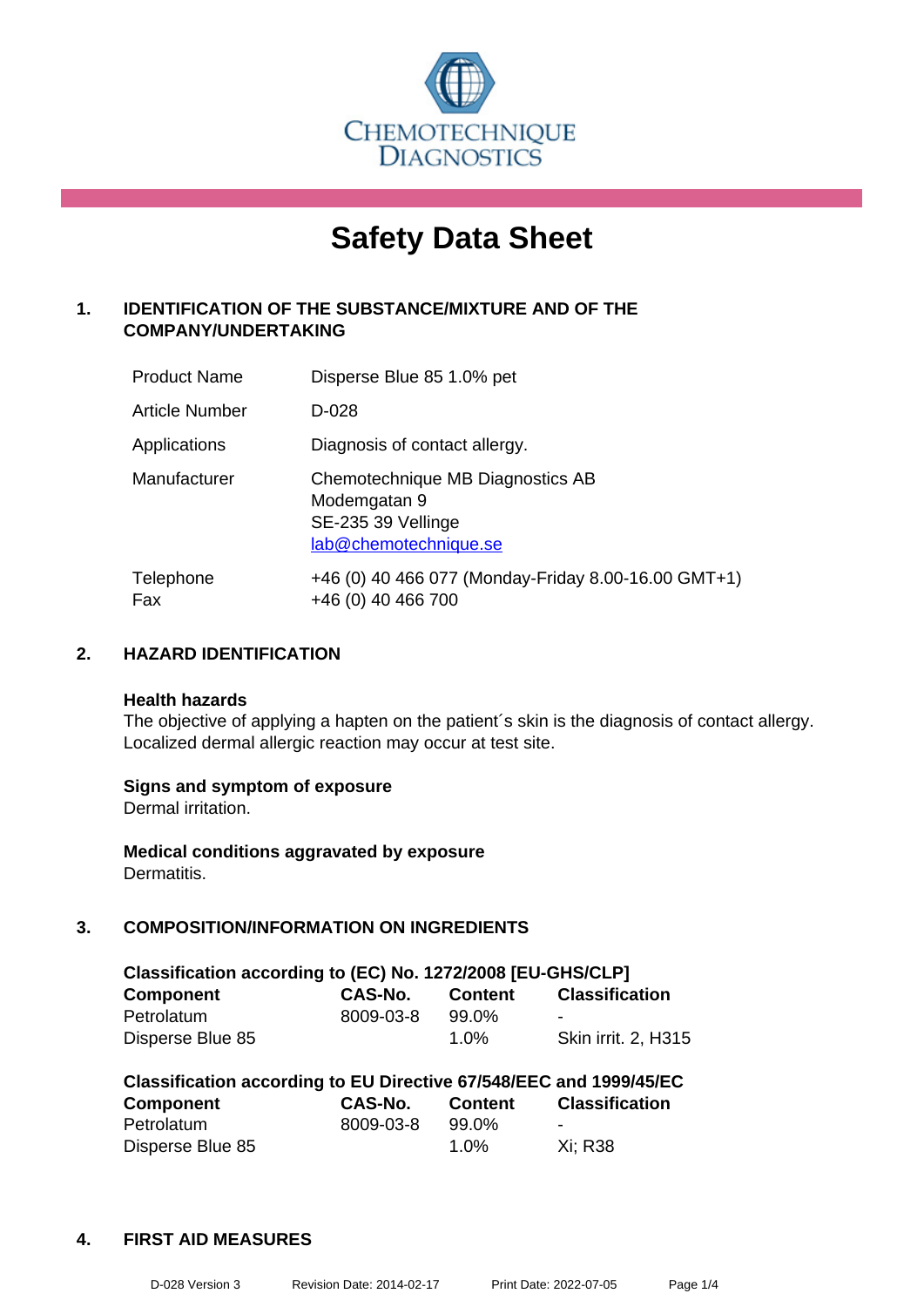#### **Emergency and first aid procedures**

Obtain medical attention.

# **5. FIRE-FIGHTING MEASURES\***

#### **Suitable extinguish media**

CO2, powder or water spray. Fight larger fires with water spray or alcohol resistant foam.

#### **For safety reasons unsuitable extinguishing agents** Water with full jet.

**Special protective equipment for fire-fighters** Wear self-contained respiratory protective device. Wear fully protective suit.

\*Data is shown for petrolatum only

#### **6. ACCIDENTAL RELEASES MEASURES**

**Steps to be taken if material is released or spilled** Contain and place in a closed container.

#### **7. HANDLING AND STORAGE**

**Precautions to be taken in handling and storage** Store dark at 5-8°C. Avoid extended exposure to light. FOR EXTERNAL USE ONLY.

#### **8. EXPOSURE CONTROLS/PERSONAL PROTECTION**

**Respiratory protection** Not required.

**Ventilation**

Local exhaust.

**Protective gloves** Disposal gloves.

#### **Eye protection**

Not required with normal use.

#### **Work/Hygienic practices**

Wash hands after each use.

#### **9. PHYSICAL AND CHEMICAL PROPERTIES**

Appearance Black Semi Solid Odour **Odourless** 

Melting point\* 50-55° C Flash point\* >100°C

Boiling point\* No data available Self ignition\* Product does not self ignite.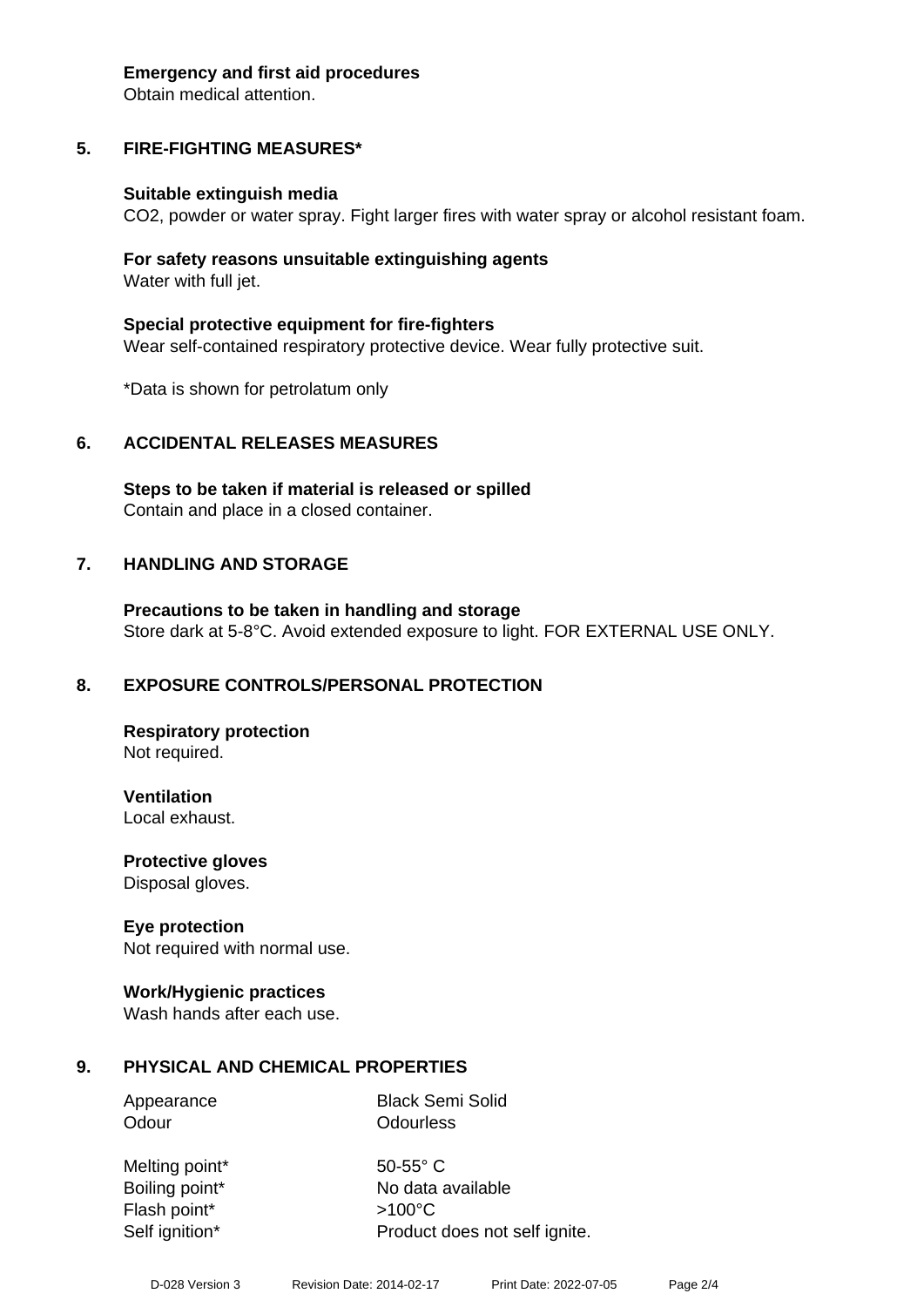Density\* No data available. Solubility in/Miscibility with Water\*

Danger of explosion\* Product does not present an explosion hazard. Insoluble

\*Data is shown for petrolatum only

### **10. STABILITY AND REACTIVITY**

#### **Incompability**

May react with strong oxidizing agents.

#### **Stability**

Stable at recommended storage conditions.

#### **Hazardous byproducts**

Combustion may generate CO, CO2 and other oxides.

# **Hazardous polymerization**

Will not occur.

# **11. TOXICOLOGICAL INFORMATION**

No data available.

# **12. ECOLOGICAL INFORMATION**

No data available.

#### **13. DISPOSAL CONSIDERATIONS**

**Waste disposal method** Comply with federal, state/provincial and local regulation.

#### **14. TRANSPORT INFORMATION**

Not dangerous goods.

#### **15. REGULATORY INFORMATION**

The classification is according to the latest editions of the EU lists, and extended by company and literature data.

#### **16. OTHER INFORMATION**

#### **Text of H-statements and R-phrases mentioned in Section 3**

| Skin irrit. 2    | Skin irritation (Category 2) |
|------------------|------------------------------|
| H <sub>315</sub> | Causes skin irritation       |
| -Xi              | Irritant                     |
| <b>R38</b>       | Irritating to skin           |